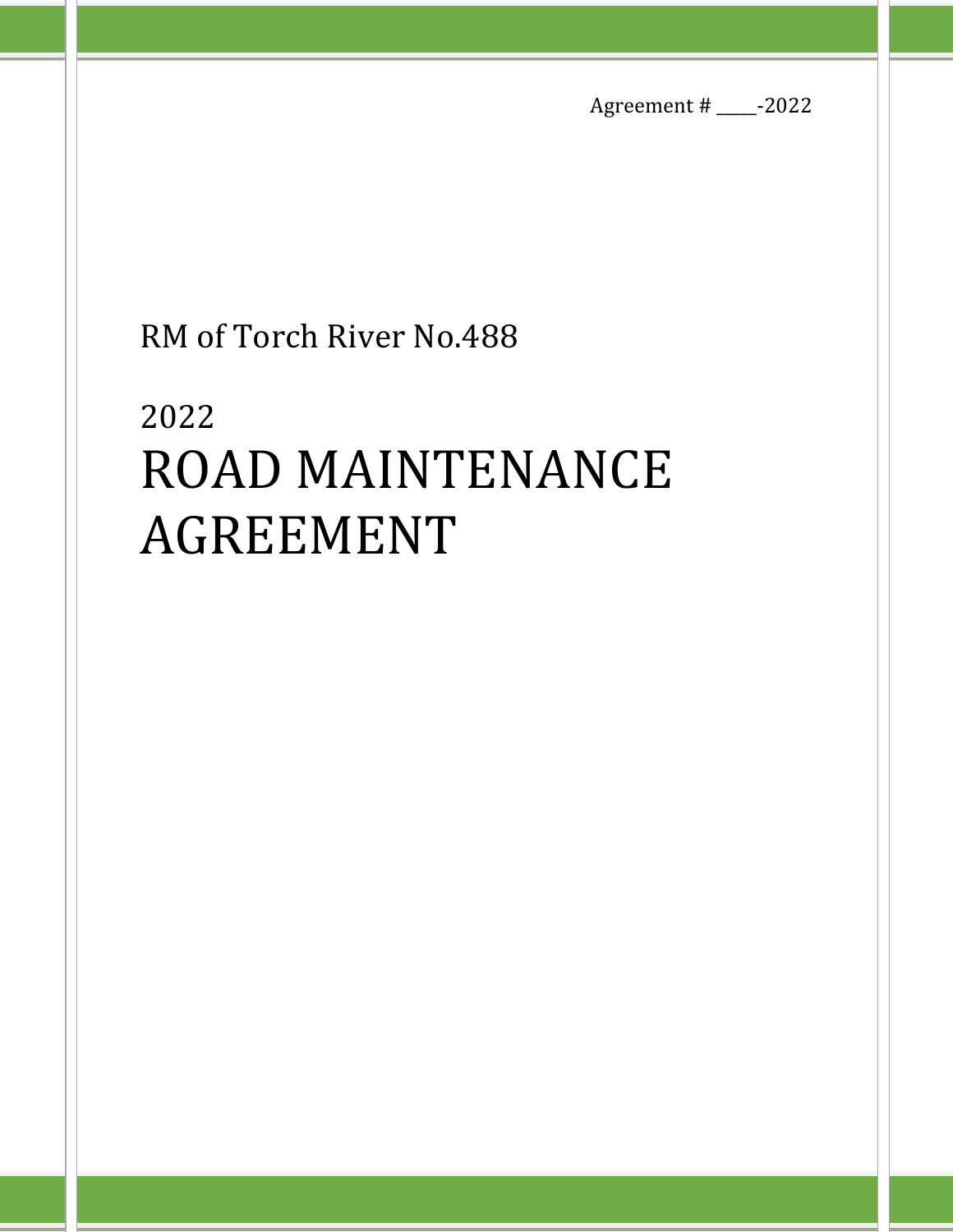## **ROAD MAINTENANCE AGREEMENT**

**Agreement No. \_\_\_\_-2022**

THIS AGREEMENT is made in duplicate;

#### BETWEEN:

The Rural Municipality of Torch River No. 488  *(hereinafter called the "municipality")*

- and -

 $\overline{\phantom{a}}$  ,  $\overline{\phantom{a}}$  ,  $\overline{\phantom{a}}$  ,  $\overline{\phantom{a}}$  ,  $\overline{\phantom{a}}$  ,  $\overline{\phantom{a}}$  ,  $\overline{\phantom{a}}$  ,  $\overline{\phantom{a}}$  ,  $\overline{\phantom{a}}$  ,  $\overline{\phantom{a}}$  ,  $\overline{\phantom{a}}$  ,  $\overline{\phantom{a}}$  ,  $\overline{\phantom{a}}$  ,  $\overline{\phantom{a}}$  ,  $\overline{\phantom{a}}$  ,  $\overline{\phantom{a}}$  *(hereinafter called the "hauler")*

Note: "hauler" means a person described in clause 22(1)(b) of *The Municipalities Act* who is required to enter into an agreement with a municipality pursuant to that section. Typically, a hauler may be a shipper, hauler or receiver.

WHEREAS:

The hauler wishes to ship, haul or receive certain goods, equipment or materials over certain public roads within the municipality, the movement of which in the council's opinion is likely to result in damage.

The council of the municipality requires the hauler to enter into a Road Maintenance Agreement pursuant to Section 22 of *The Municipalities Act*.

The agreement is made pursuant to and subject to the provisions of *The Municipalities Act* and its regulations.

### THE PARTIES AGREE AS FOLLOWS:

1. The hauler shall:

1.1 only haul the following goods and materials:

within the specified time frame of January 1, 2022 to December 31, 2022:

(a) on or over the following MUNICIPAL ROADS: (Municipal roads are roads constructed to graded and drained standards).

*As Described in Schedule A*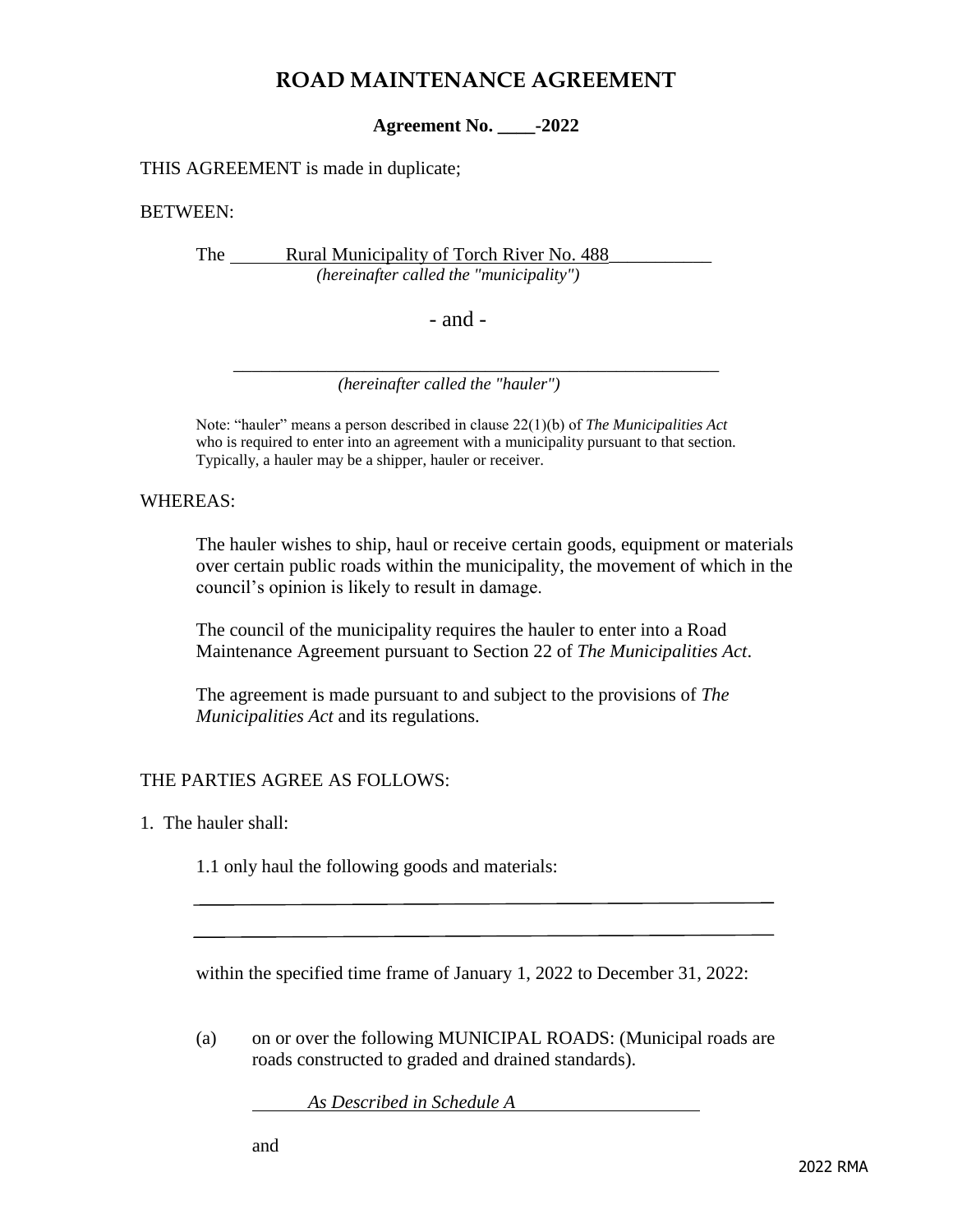(b) on or over the following UNDEVELOPED ROADS: (Undeveloped roads are roads that may not be in a reasonable state of repair and do not meet municipal road standards i.e. prairie trails, bladed trails).

*As Described in Schedule A* 

(roads listed in (a) and (b) are herein referred to as the "haul roads;").

- 1.2 comply with the provisions of all applicable federal, provincial or municipal laws with respect to maintaining a clean environment;
- 1.3 notify the municipality immediately in the event of any spills and environmental contamination problems on the haul roads or any adjacent lands as a result of the use of the haul road, and the hauler shall be solely responsible for the cost of all work to be carried out to correct such problems caused by the operation;
- 1.4 upon expiry or termination of this agreement, leave the haul roads and any adjacent lands free of any environmental contamination resulting from the hauler's operation which may adversely affect the land or result in a breach of the duties described in clause 1.2. The responsibility of the hauler and municipality with respect to the environmental obligations contained herein shall continue to be enforceable by the municipality notwithstanding the termination of this agreement;
- 1.5 conduct the bulk hauling operation so as to minimize interference with other traffic on the haul road;
- 1.6 notify the municipality if any work is being done that will require temporary closure of the road or an interruption of motor vehicle traffic;
- 1.7 abide by the following weight restrictions: Secondary, Municipal, Spring Road Ban, or Winter Weights Seasonally as deemed by the Ministry of Highways and Infrastructure on haul roads.
- 1.8 subject to *The Municipalities Act* and regulations, come to an agreement with the municipality to either compensate the municipality for maintenance of the road or maintain and repair the haul roads to a mutually acceptable standard, and to compensate the municipality for capital road loss that results from the haul in either case.
- 2. For the purpose of this agreement the R.M. of Torch River No.488 is responsible for maintaining the haul roads to the standard agreed upon by both parties.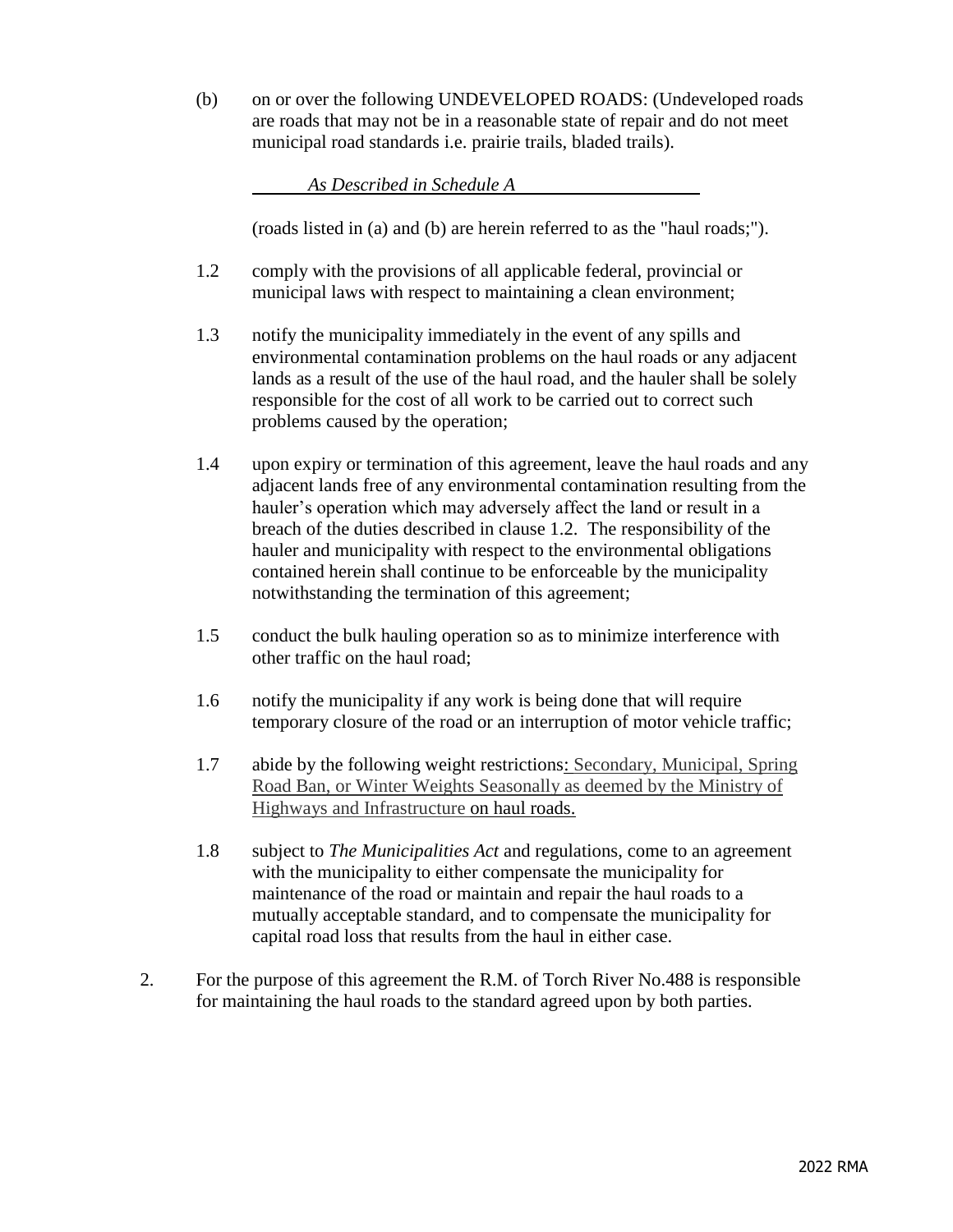- 3. Hauler Responsibilities:
	- 3.1 The hauler may:
	- 3.1.1 before commencing the haul, estimate the total quantity of goods and materials to be hauled on MUNICIPAL ROADS and pay to the municipality as compensation for the capital road loss and for providing extra maintenance and repairs, a sum equal to the estimated total quantity times a rate of:

| <b>Summer Haul Period</b> | <b>Winter Haul Period</b> | Unit                   |
|---------------------------|---------------------------|------------------------|
| \$.0533                   | \$.02665                  | /tonne/Kilometer       |
| \$.0738                   | \$.0369                   | /cubic meter/Kilometer |
| \$.0903                   | \$.04515                  | /cubic yard/mile       |
|                           | (as set in regulations)   |                        |

- 3.2 For the purpose of this agreement the summer haul period shall be from March 1 to November 30 and the winter haul shall be from December 1 to February 28 (or 29), as deemed by the Ministry of Highways and Infrastructure.
- 3.3 The hauler shall:
- 3.3.1 pay the compensation in 3.1.1 within 60 days of the completion of the haul, based on verified quantities. For on-going hauls, the compensation in 3.1.1 is to be paid annually, but may be paid quarterly and will be based on verified quantities;
- 3.3.2 make payment for compensation for repairs of bridges, culverts or other structures within 60 days;
- 3.3.3 pay as compensation for dust control on MUNICIPAL ROADS, a sum equivalent to:

(a) for hauls of 100,000 tonne kilometers and greater, actual costs incurred by the municipality to a maximum of \$0.01 (one cent) per tonne kilometer;

(b) for hauls of less than 100,000 tonne kilometers, actual costs incurred by the municipality to a maximum of \$1,000;

\_\_\_\_\_\_\_\_\_\_\_\_\_\_\_\_\_\_\_\_\_\_\_\_\_\_\_\_\_\_\_\_\_\_\_\_\_\_\_\_\_\_\_\_\_\_\_\_\_\_\_\_\_\_\_\_\_

at the following locations as determined by Council:

3.3.4 inspect the roadway every **7 days** to determine if damage has been done and will give the municipality notice of necessary repairs within **2 days.**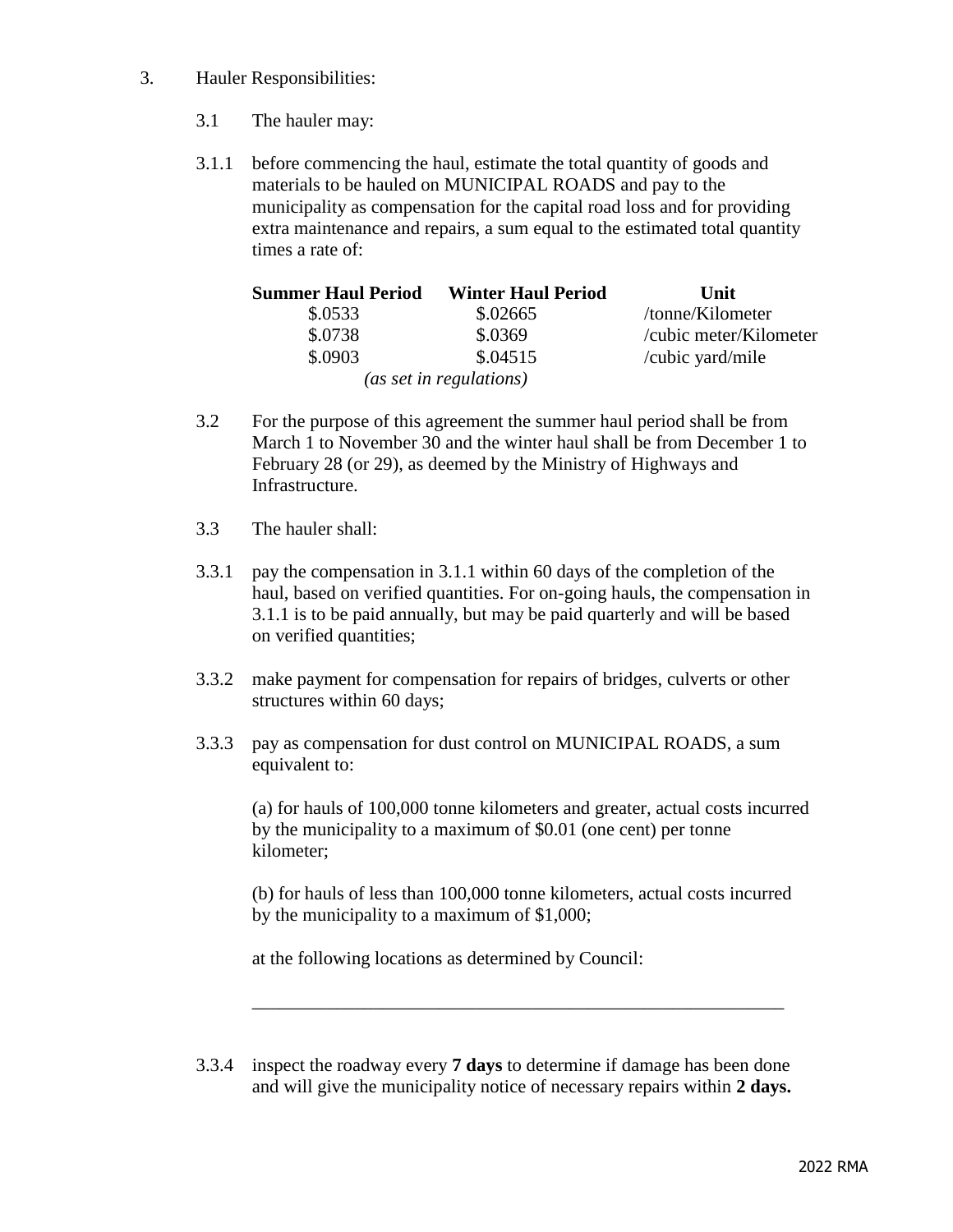- 4. Each party shall agree to the following special provisions:
	- 4.1 The hauler shall not exceed a maximum speed of **60 kilometers per hour** on or over municipal roads and on or over undeveloped roads.
	- 4.2 Maintain and repair UNDEVELOPED ROADS in a suitable condition to ensure that users may travel safely and permit speeds of a minimum of 65 km per hour.
	- 4.3 At the completion of the haul, the Hauler shall restore the undeveloped roads to the condition in which they were before the haul, unless otherwise agreed to by the RM.
	- 4.4 Notwithstanding any other provision of this agreement, the Hauler shall suspend the bulk haul during periods of inclement weather when the roads are, in the opinion of the RM, susceptible to structural or surface damage.
- 5. Each party shall appoint a representative for the purpose of this section.
	- 5.1 Each party may avail themselves of the dispute resolution process established in *The Municipalities Act* at any time.
	- 5.2 The representatives shall inspect the haul roads prior to commencement of the haul to establish the condition of the road.
	- 5.3 Within 5 days of completion of the haul, the representatives shall again inspect the road for the purpose of determining that the conditions of this agreement respecting restoration of the road have been satisfied. A release may be issued by the municipality if requested.
	- 5.4 In the case of a continuous haul, the representatives shall inspect the road **bi-weekly** for the purpose of determining that the conditions of this agreement respecting restoration of the road continue to be satisfied.
	- 5.5 If either party is of the opinion that the other party has not complied with any term or terms of this agreement, that party shall give notice in writing to the other party within 30 days of the final inspection completed pursuant to clause 5.3. In the absence of written notice pursuant to this clause, the agreement shall be deemed to be properly completed and no action may be maintained by either party respecting any breach of this agreement.
	- 5.6 In the event the parties are unable to resolve any complaint with respect to which notice in writing has been given pursuant to clause 5.5, the matter or matters in dispute shall be submitted to the minister in accordance with *The Municipalities Act,* section 22.1 to have the dispute dealt with through the road maintenance dispute resolution process.